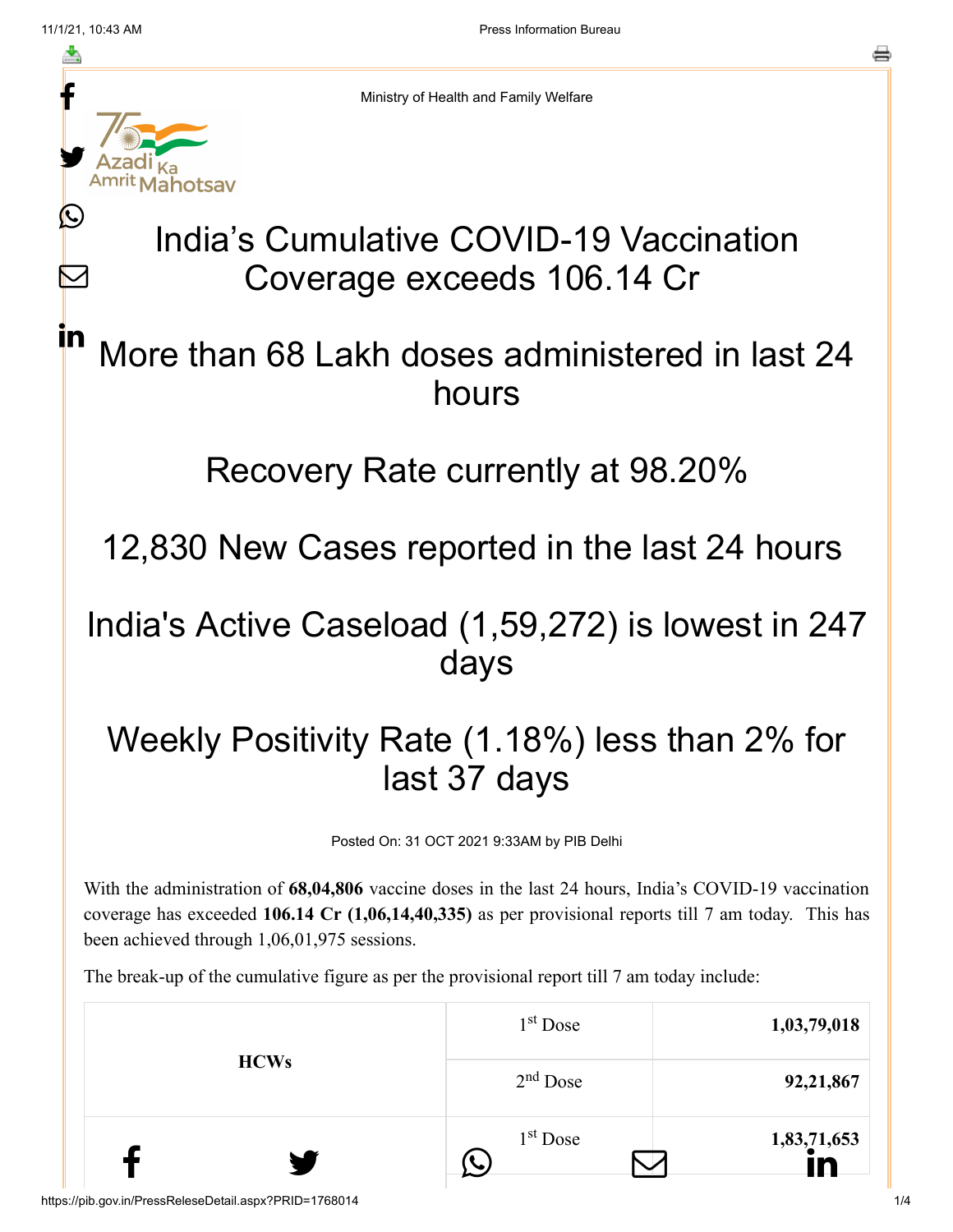11/1/21, 10:43 AM Press Information Bureau

| <b>FLWs</b><br>f |                       | $2nd$ Dose           | 1,59,27,866     |
|------------------|-----------------------|----------------------|-----------------|
|                  | 1 <sup>st</sup> Dose  | 41,83,92,813         |                 |
|                  | Age Group 18-44 years | $2nd$ Dose           | 14, 17, 87, 899 |
| $\bigcirc$       | Age Group 45-59 years | 1 <sup>st</sup> Dose | 17,47,82,442    |
|                  |                       | $2nd$ Dose           | 9,62,71,341     |
| in               | 1 <sup>st</sup> Dose  | 10,96,95,172         |                 |
|                  | Over 60 years         | $2nd$ Dose           | 6,66,10,264     |
| <b>Total</b>     |                       | 1,06,14,40,335       |                 |

The recovery of **14,667** patients in the last 24 hours has increased the cumulative tally of recovered patients (since the beginning of the pandemic) to **3,36,55,842.**





Sustained and collaborative efforts by the Centre and the States/UTs continue the trend of less than 50,000 Daily New Cases that is being reported for 126 consecutive days now.

 $f$   $\rightarrow$   $\circ$   $\quad \circ$  in

**12,830 new cases** were reported in the last 24 hours.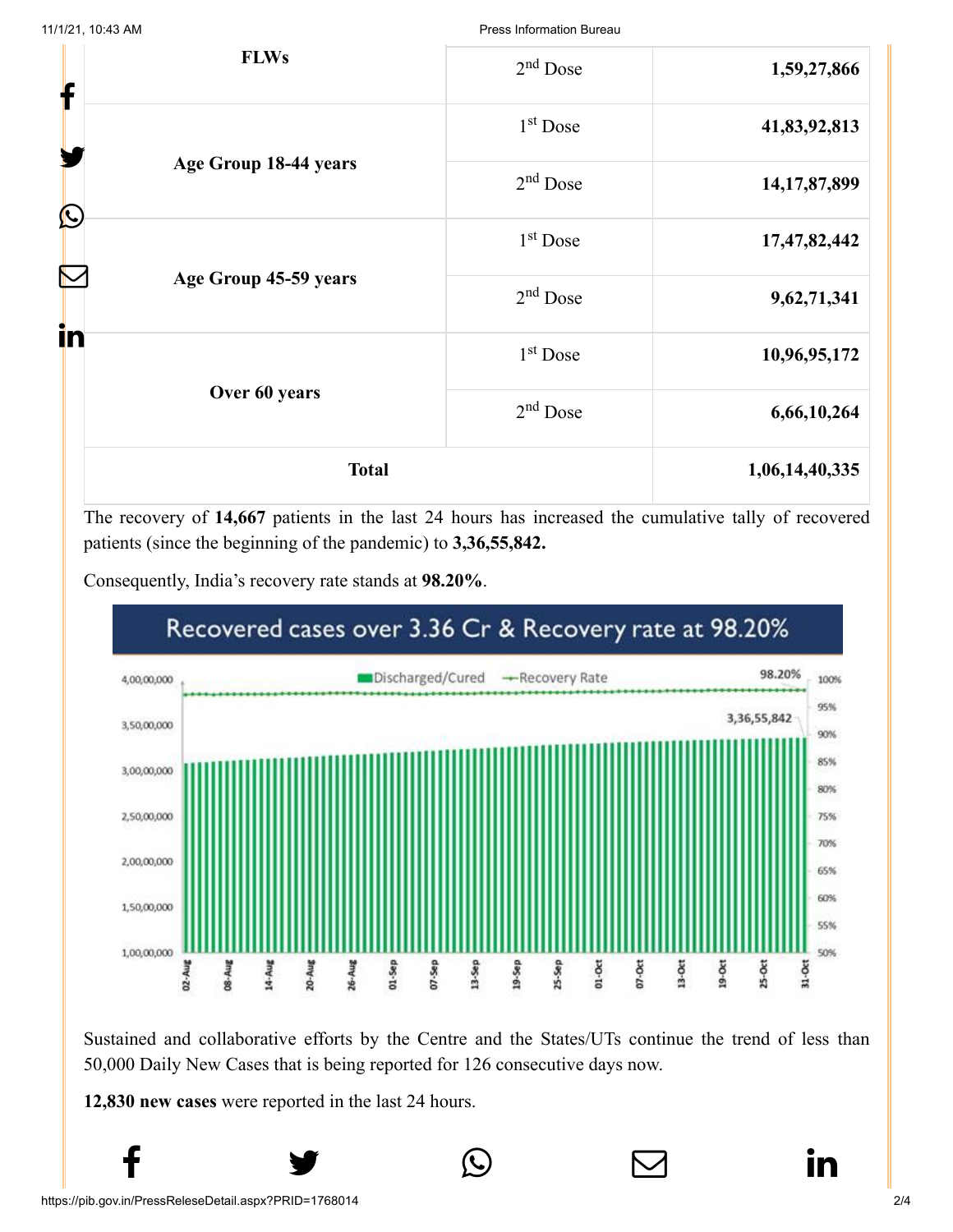11/1/21, 10:43 AM Press Information Bureau



The Active Caseload is presently at **1,59,272 is lowest in 247 days.** Active cases presently constitute **0.46%** of the country's total Positive Cases, which **is lowest since March 2020.**



The testing capacity across the country continues to be expanded. The last 24 hours saw a total of

11,35,142 tests being conducted. India has so far conducted over **60.83 Cr (60,83,19,915**) cumulative tests.

While testing capacity has been enhanced across the country, **Weekly Positivity Rate at 1.18% remains less than 2% for the last 37 days now.** The **Daily Positivity rate reported to be 1.13%.** The daily Positivity rate has remained below 2% for last 27 days and below 3% for 62 consecutive days now.

 $f$   $\rightarrow$   $\circ$   $\quad \circ$  in